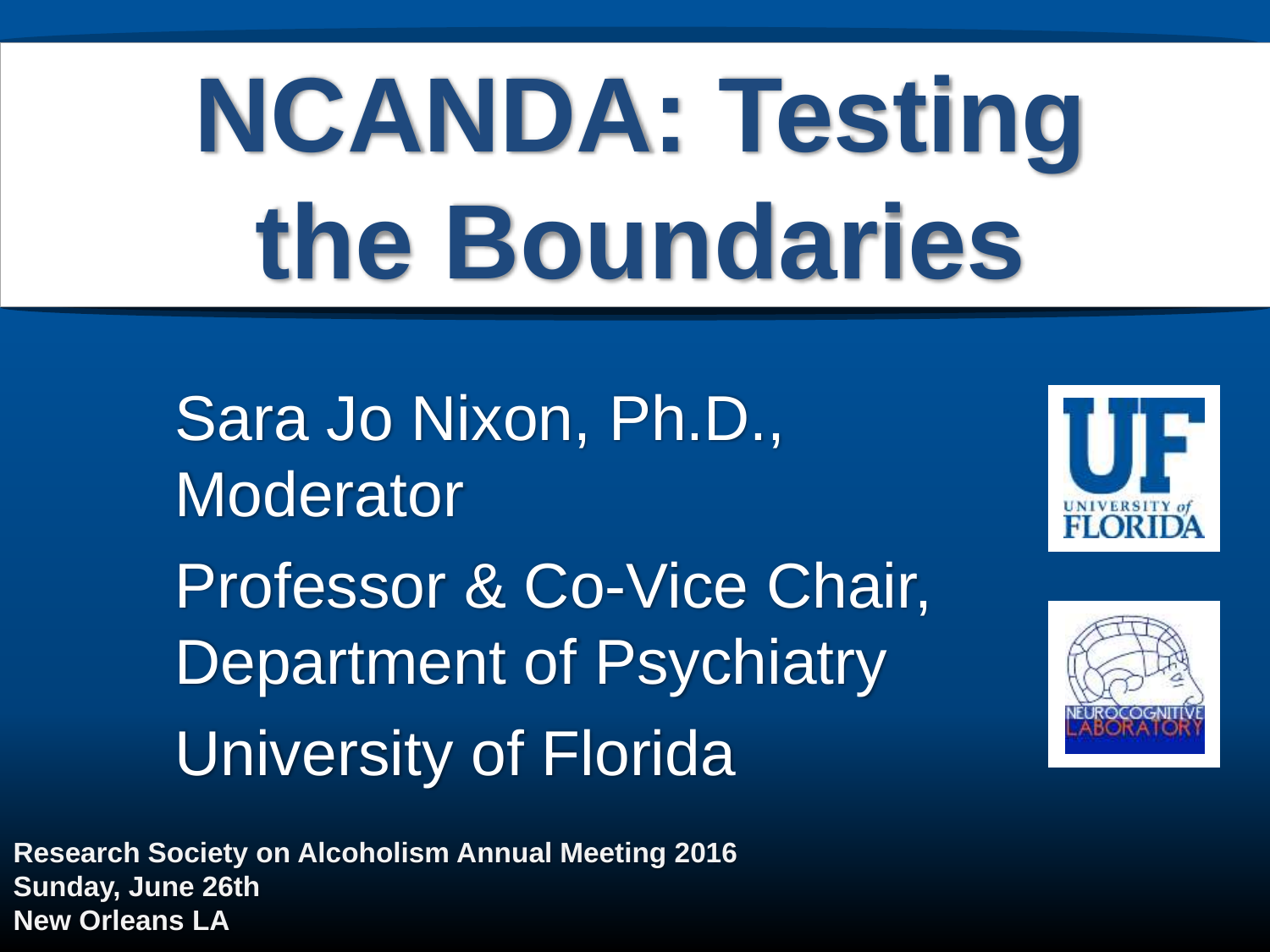**Groundbreaking Longitudinal Studies**

Are NOT immediately Longitudinal (A reality not always appreciated)

Critical Early Scientific Objectives

- Establish sufficient descriptors of "meaningful" **states**
- Establish face/construct validity of the key factors
- Establish "credibility" of the overall framework
- Establish rationale for intended future directions and demonstrate sensitivity to developing innovations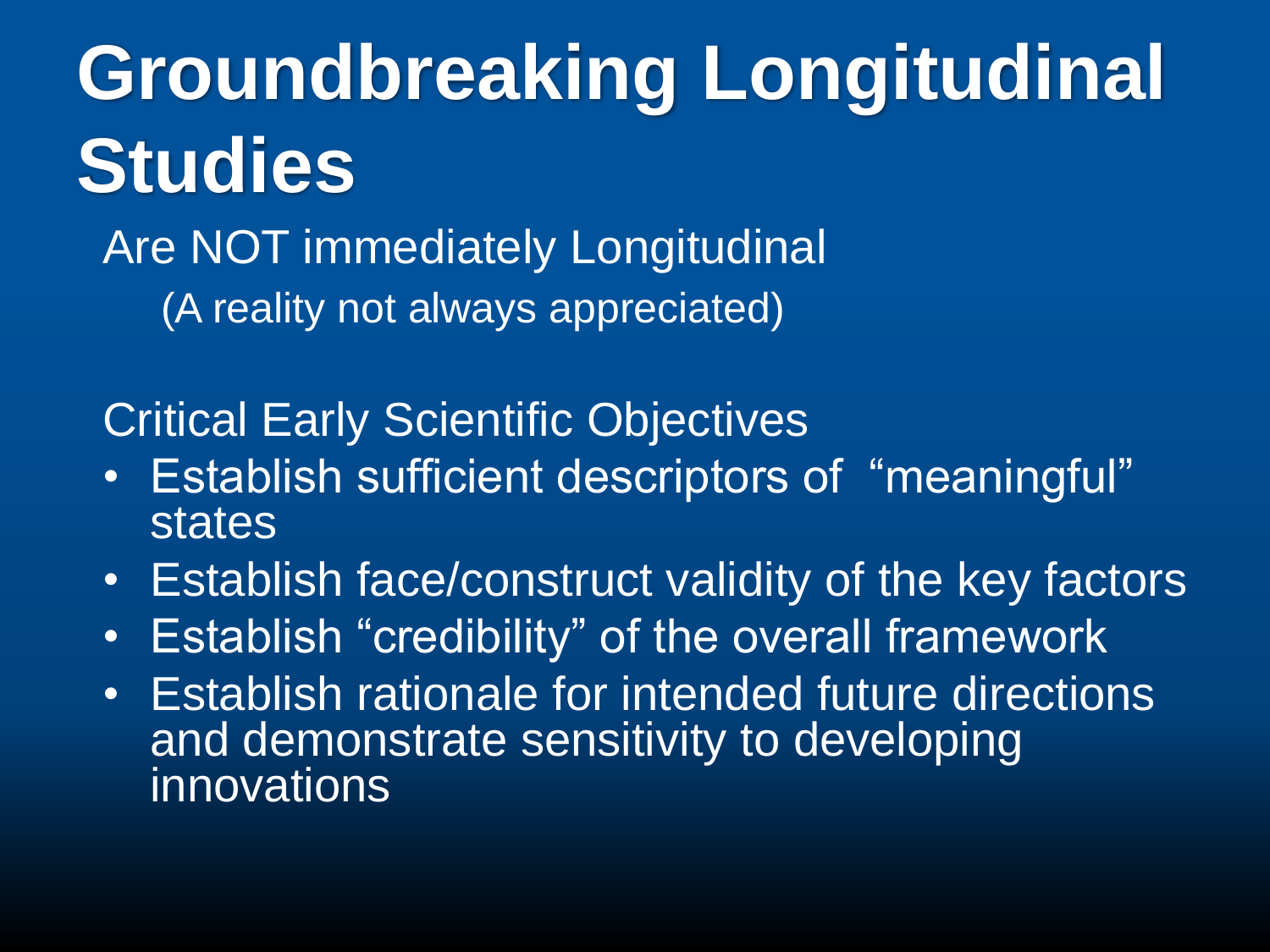#### **Today's Presentations**

• Dr. Colrain: Sleep Patterning – Characterizing age, sex and interaction – Exploring innovative means of measurement

- Dr. Clark: Executive Function
	- Battery validation
	- Group Differences/Beginnings of the Prediction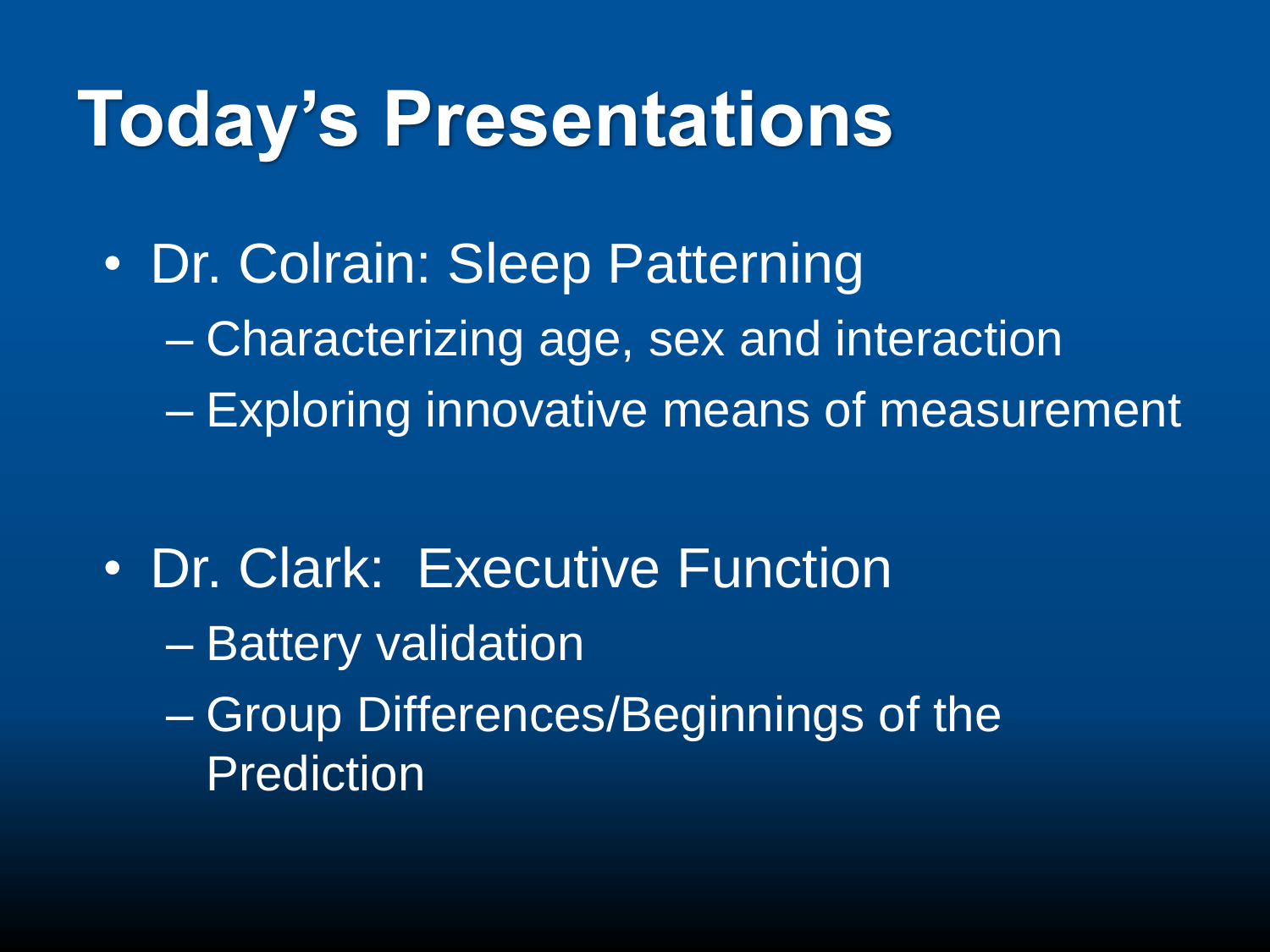#### **Today's Presentations**

• Dr. Nooner: Childhood Adversity – Focus on NON group – Establishing foundation for synergistic effects

- Dr. Müller-Oehring: Neuroimaging **Methods** 
	- Characterizing between group differences in fx networks
	- Demonstrating capacity to use complex multisite data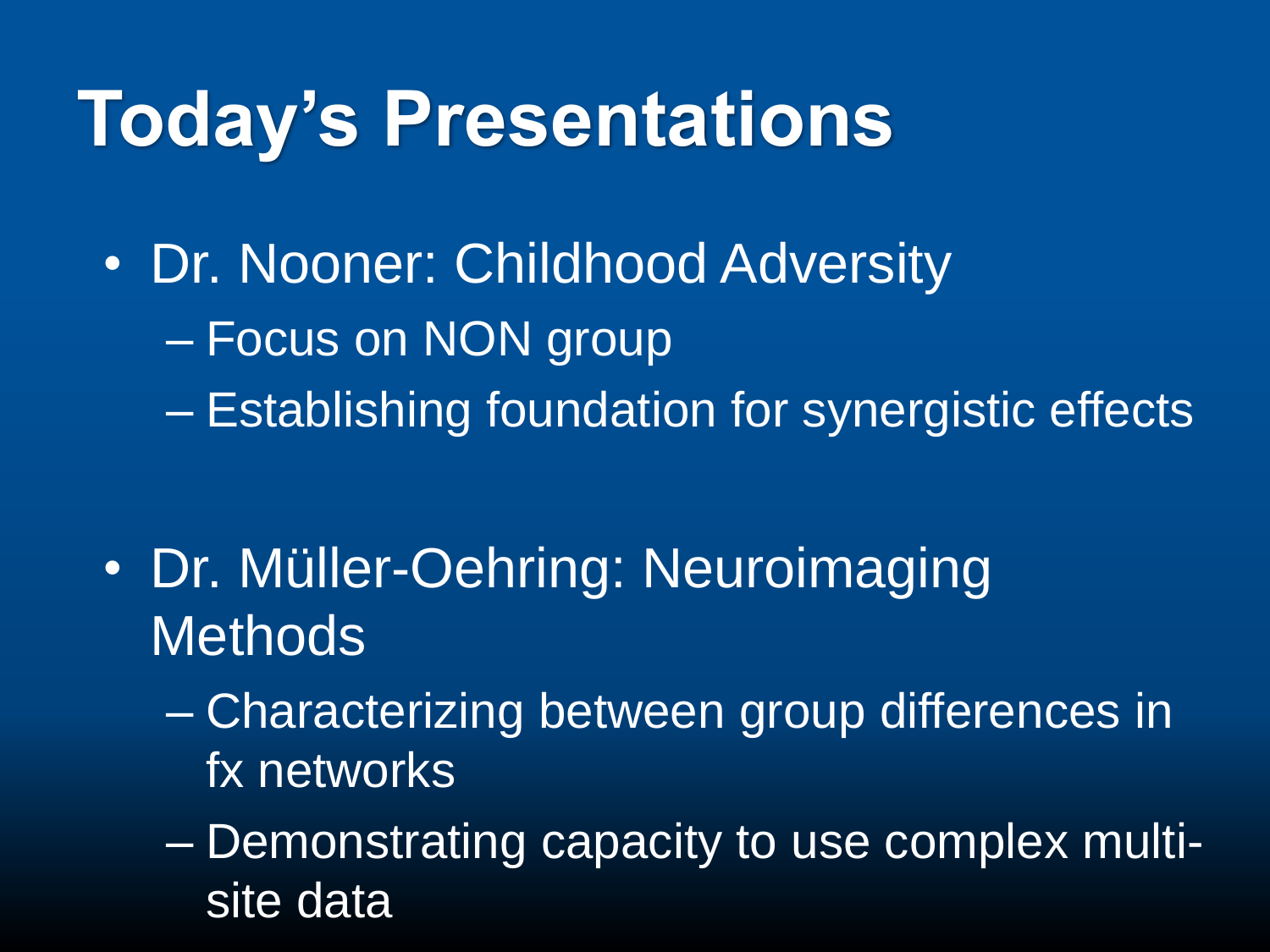## **Continuing Study Challenges**

- Evaluating and Sustaining Study Fidelity
- Identifying and Disentangling Cumulative & Interactive Insult
- Producing quantitative (?) risk thresholds
- Not losing sight of resiliency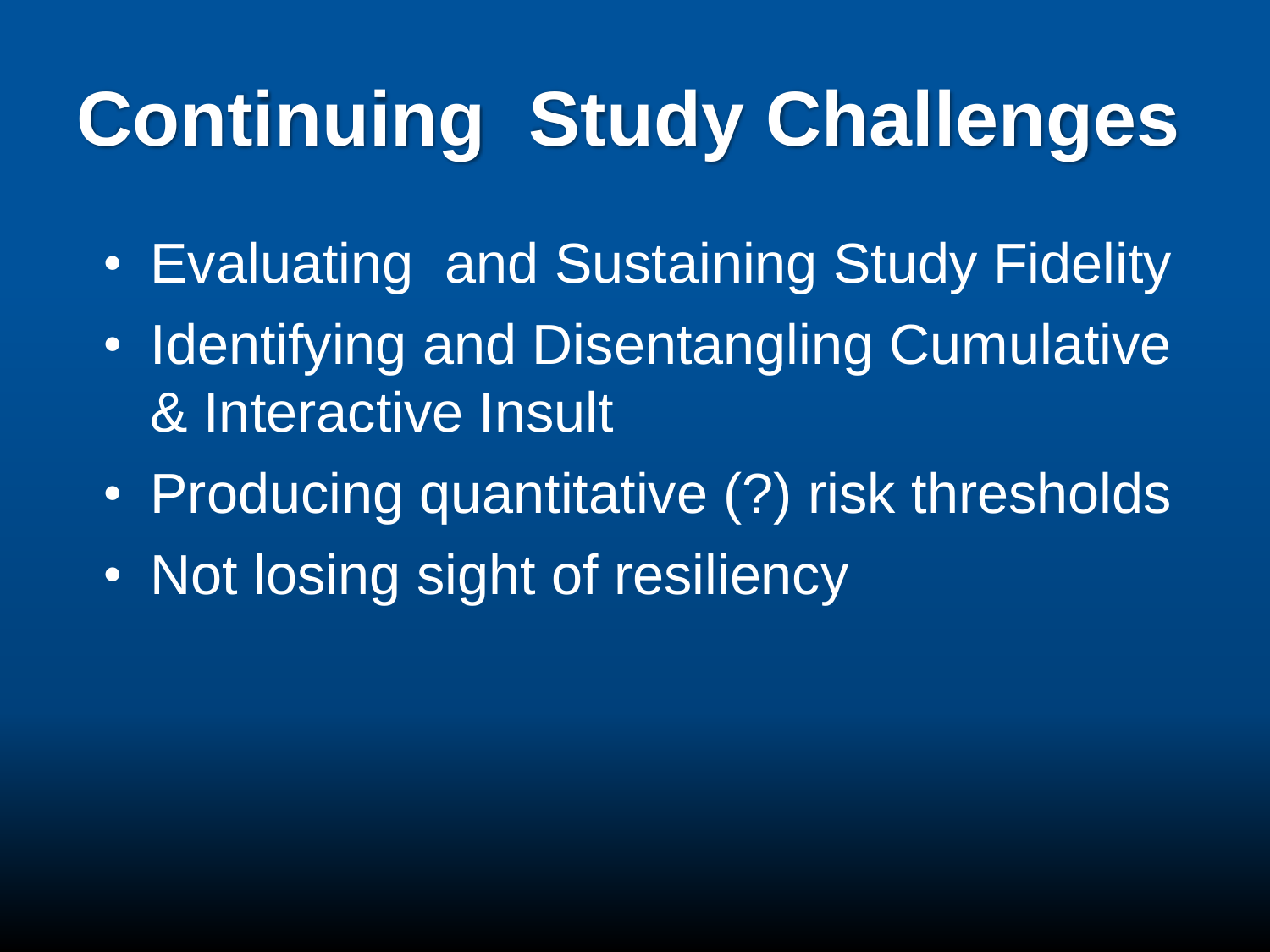## **Advancing the Scientific Method**

- Unique opportunity for "big data" advances
- Enable unparalleled capacity for description & solid explanation
- Regression models will allow careful detail of variability
- Effect Sizes: When is small important and large… well, obvious
- Avoid temptation to "settle" on cataloguing group differences
- Apply full intent of scientific methods with model building, making room for null and contradictory findings